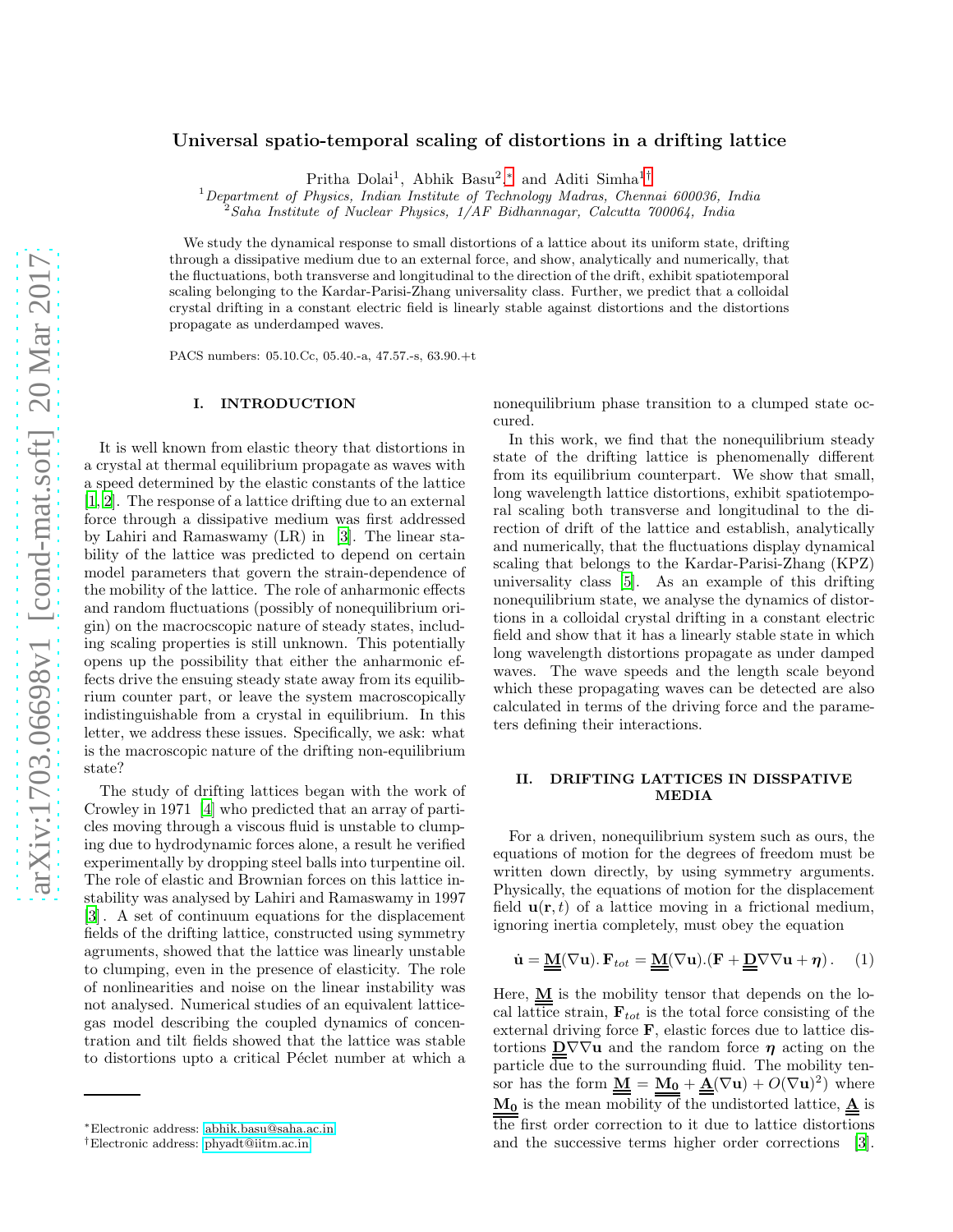These terms arise from interactions between particles in the surrounding viscous medium.

For a lattice in the  $(x, y)$  plane drifting along the  $\hat{z}$ direction the equations of motion for the displacement field  $(\mathbf{u}_{\perp}, u_z)$  are isotropic in the transverse  $(\perp$  or  $(x, y)$ ) plane but not invariant under  $z \rightarrow -z$ . The equations hence have the form:

<span id="page-1-0"></span>
$$
\begin{aligned}\n\dot{\mathbf{u}}_{\perp} &= \lambda_1 \partial_z \mathbf{u}_{\perp} + \lambda_2 \nabla_{\perp} u_z + D_1 \nabla_{\perp}^2 \mathbf{u}_{\perp} + D_3 \partial_z^2 \mathbf{u}_{\perp} + \\
&O(\nabla u \nabla u) + \eta_{\perp}, \ (2) \\
\dot{u}_z &= \lambda_3 \nabla_{\perp} \cdot \mathbf{u}_{\perp} + \lambda_4 \partial_z u_z + D_2 \nabla_{\perp}^2 u_z + D_4 \partial_z^2 u_z + \\
&D_5 \partial_z \nabla_{\perp} \cdot \mathbf{u}_{\perp} + O(\nabla u \nabla u) + \eta_z. \ (3)\n\end{aligned}
$$

These follow from eq.[\(1\)](#page-0-2) albeit in the frame of the drifting lattice. The constant term in [\(1\)](#page-0-2) has hence been omitted. The  $\lambda_i$  s are phenomenological parameters arising from the strain dependence of the mobility and depend crucially on the details of the hydrodynamic interaction between particles in the system. They are proportional to the drift speed of the lattice. The  $D_i$  s are diffusion constants coming from elastic restoring forces in eq. [\(1\)](#page-0-2) .  $\eta_{\perp}$  and  $\eta_z$  are Gaussian white noise in the lattice plane and perpendicular to it respectively. There are a total of nine quadratic nonlinearities,  $O(\nabla u \nabla u)$  terms, in these equations which arise from the dependence of the  $\lambda_i$  s on the local concentration and tilt  $(\nabla_{\perp} u_z)$ .

In this paper, we work with a simplified version of these equations in one dimension [\[3\]](#page-9-2). The displacement field  $\mathbf{u}(\mathbf{r},t)$  of the lattice then has only two components  $(u_x, u_z)$  and only derivatives in x are considered; those along the direction of drift  $\hat{z}$  are averaged out. With this simplification eqs.[\(2,3\)](#page-1-0) reduce to

<span id="page-1-1"></span>
$$
\dot{u}_x = \lambda_2 \partial_x u_z + \gamma_1 \partial_x u_x \partial_x u_z + D_1 \partial_x^2 u_x + \eta_x, \quad (4)
$$

$$
\dot{u}_z = \lambda_3 \partial_x u_x + \gamma_2 (\partial_x u_x)^2 + \gamma_3 (\partial_x u_z)^2 + D_2 \partial_x^2 u_z + \eta_z(5)
$$

Only 3 quadratic nonlinearities are allowed by symmetry and only eq.[\(5\)](#page-1-1) has the KPZ nonlinearity  $(\partial_x u_z)^2$ . The equations are coupled at the linear level and can be decoupled, at the linear level, for fields that are appropriate linear combinations of  $u_x, u_z$  (see eqs. [\(12,13\)](#page-2-0)). Equations of this type have been studied extensively in recent years in various contexts([\[6](#page-9-5)[–12](#page-9-6)]).

Linearising and Fourier transforming the above equations in space and time, as in [\[3\]](#page-9-2), yields the dispersion relations for the two modes of the system –

$$
\omega = \frac{-ik^2(D_1 + D_2)}{2} \pm \frac{1}{2} \sqrt{4\lambda_2 \lambda_3 k^2 - k^4 (D_1 - D_2)^2}
$$
 (6)

 $\omega$  is the frequency and k the wave number of the mode. For long wavelength (small  $k$ ) distortions this implies that the crystal is linearly stable only when  $\lambda_2 \lambda_3 > 0$ . Symmetry arguments alone cannot apriori determine whether the lattice is stable as the signs of these parameters depend on the details of the interaction between particles which is system dependent. For a sedimenting



FIG. 1: Schematic diagram to show displacement fields.  $\delta$ and  $\epsilon$  are the displacements of a particle in x and z direction from its original position.

lattice the product  $\lambda_2\lambda_3$  was calculated and found to be negative [\[3](#page-9-2)] implying a linear instability towards clumping. We calculate  $\lambda_2 \lambda_3$  for a colloidal crystal drifting due to an applied electric field before we address the effect of nonlinearities.

### III. COLLOIDAL CRYSTAL IN AN ELECTRIC FIELD

Consider a 1D lattice of colloidal particles of radius a with lattice spacing  $d$  in the  $x$  direction and the electric field  $E$  perpendicular to the lattice (as in Fig.1). A single charged colloid drifts in the field with constant velocity,  $V = \xi E$ , where  $\xi$  is its mobility. Its motion results from a complex interplay of electrostatic, hydrodynamic and thermal forces and its mobility depends on various parameters such as the thickness of the electric double layer of small counterions, surface properties, charge density, ion concentration, and lipophilicity of the colloid and the specific properties of counterions and salt ions. There is as yet no expression for the mobility applicable, in general, as a function of these parameters([\[13](#page-9-7)[–16\]](#page-9-8)). The mobility of a charged sphere, in the thin double layer limit, was first derived by Smoluchowski [\[17](#page-9-9)] to be  $\xi_0 = \epsilon \zeta / \bar{\eta}$ where  $\epsilon$  and  $\bar{\eta}$  are the dielectric permittivity and viscosity of the colloidal solution and  $\zeta$  the Zeta potential on the surface of the sphere. For double layers of arbitrary thickness but small  $\zeta$ , Smoluchowski's result for the mobility was modified by Henry to  $\xi = \xi_0 f(\kappa a)$  where  $\kappa^{-1}$  is the Debye length [\[18\]](#page-9-10) and  $f(\kappa a)$  Henry's function which is an increasing function of  $\kappa a$ . The mobility of a particle is modified in the presence of other particles due to interactions between them. For two identical spherical particles of radius a, the mobility was derived using the method of reflections by Ennis et al [\[19](#page-9-11)]. The electrophoretic velocity of a sphere in the presence of an identical sphere at a distance  $d$  is given by

<span id="page-1-2"></span>
$$
\mathbf{V} = \frac{\xi}{4\pi} [A_{\parallel} \mathbf{ee} + A_{\perp} (\mathbf{I} - \mathbf{ee}) + (B_{\parallel} \mathbf{ee} + B_{\perp} (\mathbf{I} - \mathbf{ee}))]. \mathbf{E} \tag{7}
$$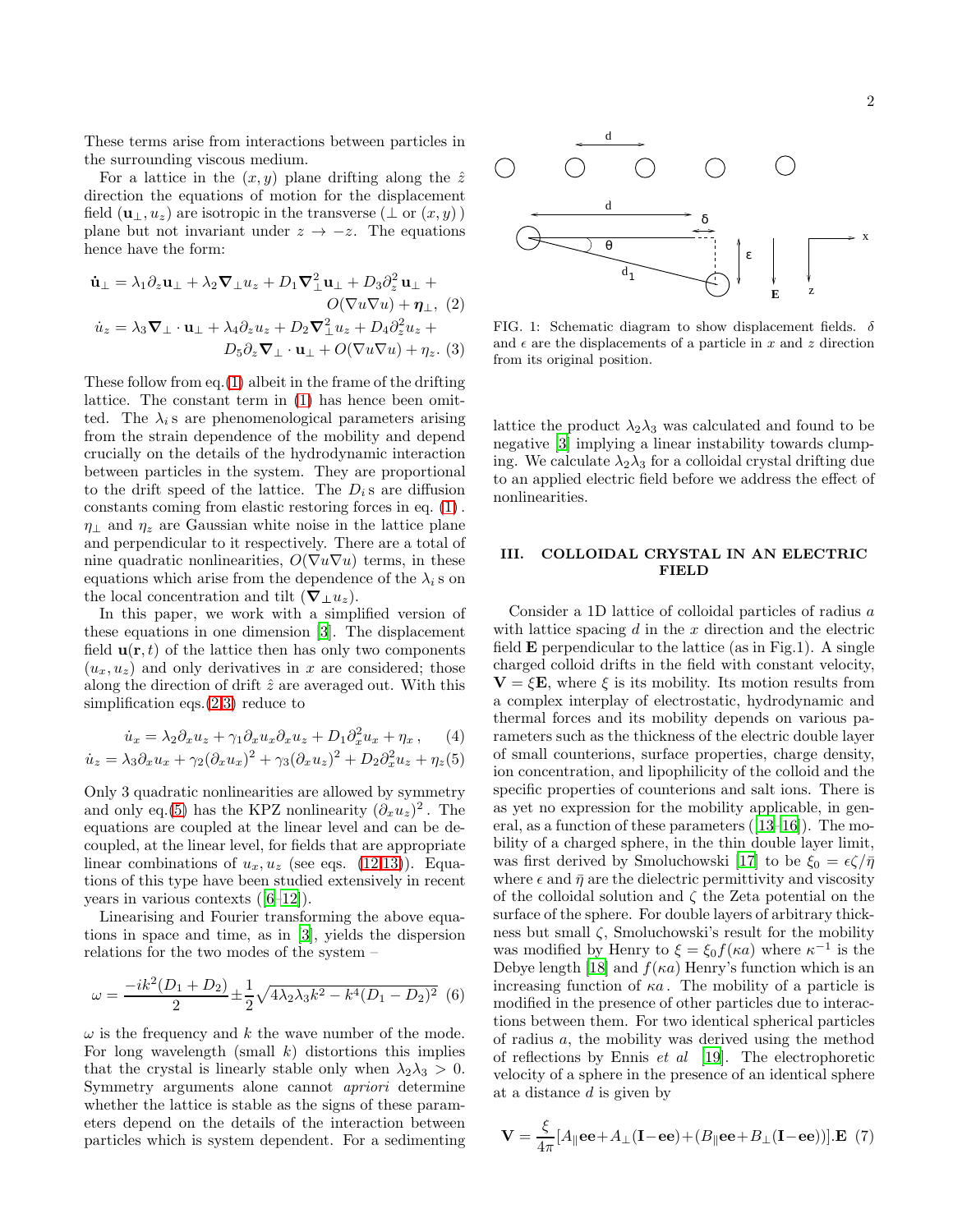Here e is a unit vector along the line joining the two spheres and I the unit tensor of rank two.  $A_{||}, A_{\perp}, B_{||}$ and  $B_{\perp}$  have the form (keeping only the leading order dependence on d):  $A_{\parallel} = 1 - (\frac{a}{d})^3$ ,  $A_{\perp} = 1 + \frac{1}{2} (\frac{a}{d})^3$ ,  $B_{\parallel} = \left(\frac{a}{d}\right)^3 \frac{L(\kappa a)}{f(\kappa a)}$  and  $B_{\perp} = -\left(\frac{a}{d}\right)^3 \frac{L(\kappa a)}{2f(\kappa a)}$ . The function  $L(\kappa a)$  decreases monotonically with  $\kappa a$ . The dominant interaction between two particles, as implied by this result, decays as  $1/d^3$ . Both  $f(\kappa a)$  and  $L(\kappa a)$  tend to 1 as  $\kappa a \to \infty$ . In this limit the result for thin diffuse layers is recovered where particles do not interact with each other.

According to [\(7\)](#page-1-2) a pair of particles at distance d apart (as in Fig.1) move in the z direction with speed  $v_0$  given by eq.[\(7\)](#page-1-2). If one of them is displaced by  $\delta$  and  $\epsilon$  along and perpendicular, respectively, to the lattice at some instant of time, the change in velocity  $\Delta v_x$  and  $\Delta v_z$  along the x and z directions due to the displacement are

<span id="page-2-1"></span>
$$
\Delta v_x = C \left[ \frac{3}{2} (\frac{\epsilon}{d}) - 6(\frac{\delta}{d}) (\frac{\epsilon}{d}) \right],
$$
 (8)

$$
\Delta v_z \ = \ C \left[ \frac{3}{2} (\frac{\delta}{d}) - 3(\frac{\delta}{d})^2 + \frac{9}{4} (\frac{\epsilon}{d})^2 \right], \tag{9}
$$

where  $C \approx v_0(\frac{a}{d})^3(\frac{L(\kappa a)}{f(\kappa a)}-1)$ . Using the expressions for  $L(\kappa a)$  and  $f(\kappa a)$  from [\[19\]](#page-9-11) we find that  $L(\kappa a)/f(\kappa a) > 1$ . for all  $\kappa a$  and hence  $C > 0$ . This along with eqns.[\(9,8\)](#page-2-1) implies that the spheres fall slower when they are closer and a displacement along the field travels in the  $+x$  direction. The implications of this for the drifting lattice are evident. A perfect lattice drifts uniformly in the z direction. If the lattice were perturbed, say a region of it compressed, then it would drift slower in this region. With time, this results in a tilt of the interfacial region between the compressed and uncompressed regions. These tilted regions drift laterally as implied by eq.[\(8\)](#page-2-1). The direction of this lateral drift (given  $C > 0$ ) is such that the tilted regions move apart dilating the compressed regions. The lattice is thus stable to distortions. If we approximate  $\partial_x u_x \approx \frac{\delta}{d}$  and  $\partial_x u_z \approx \frac{\epsilon}{d}$ , then the expressions on the right hand side (RHS) of eqns. [\(8,9\)](#page-2-1) are exactly the terms on the RHS of eqns. [\(4,5\)](#page-1-1). The coefficients  $\lambda_2$ ,  $\lambda_3$  for the drifting lattice can thus be obtained by summing the contributions of the nearest neighbors to the change in velocity  $\Delta v_x$  and  $\Delta v_z$  of a particle in the lattice. Our results for two particles allow us to conclude that  $\lambda_2 \lambda_3 > 0$ since  $C$  is always greater than zero. The speed of the propagating modes  $v \propto \sqrt{\lambda_2 \lambda_3} \approx C$ . For particles of radius  $a = 1 \mu m$ ,  $\kappa a = 2.5$ ,  $d = 3a$  in an electric field of strength 150  $V/m$ , we estimate the speed of the propagating modes to be  $10 \mu m/s$ . These propagating modes dominate beyond a lengthscale  $l_c \sim 2\pi D/\sqrt{\lambda_2\lambda_3}$ . We estimate  $l_c \approx 50 d$  for this system. It should hence be possible to detect these modes in systems that are larger than  $l_c$ . A similar analysis for a 1D lattice drifting parallel to the electric field indicates that the lattice is linearly stable. This is a general result applicable to all drifting lattices. Having established that the lattice is linearly

stable, we ask what the effect of the noninearities and noise are on this stable state.

### IV. NONLINEARITIES AND FLUCTUATIONS

To analyze the effect of nonlinearities and fluctuations on the linearly stable state, approximate methods must be used as eqns. [\(4-5\)](#page-1-1) cannot be solved in closed form. Exact results pertaining to their spatial and temporal scaling behavior can be obtained using a dynamic renormalization group (DRG) analysis [\[20,](#page-9-12) [21](#page-9-13)]. In particular, the roughness exponents  $\chi_x, \chi_z$  and dynamic exponents  $z_x, z_z$  of the fields  $u_x$  and  $u_z$ , respectively, defined by the scaling forms of their correlation functions

<span id="page-2-2"></span>
$$
C^{xx}(x,t) = \langle u_x(x,t)u_x(0,0) \rangle = A_x |x|^{2\chi_x} f_x(x/t^{z_x}), (10)
$$
  

$$
C^{zz}(x,t) = \langle u_z(x,t)u_z(0,0) \rangle = A_z |x|^{2\chi_z} f_z(x/t^{z_z}), (11)
$$

can be determined using this method. Here the functions  $f_x, f_z$  are dimensionless scaling functions of their arguments, and coefficients  $A_x, A_z$  are constants. On scaling space as  $x \to bx$ , time as  $t \to b^{z_i}t$  and the fields as  $u_i(x,t) \to b^{\chi_i} u_i(bx, b^{z_i}t), i = x, z$ , the correlation functions scale as  $C^{xx}(x,t) \to b^{2\chi_x} C^{xx}(bx,b^{z_x}t), C^{zz}(x,t) \to$  $b^{2\chi_z}C^{zz}(bx, b^{z_z}t)$ . If  $z_x = z_z$ , then the model displays strong dynamic scaling, else weak dynamic scaling [\[12\]](#page-9-6).

We begin by decoupling eqs.  $(4,5)$  at the linear level by defining the fields  $\phi_{\pm} = u_x \pm \nu u_z$  where  $\nu = \sqrt{\lambda_2/\lambda_3}$ . In terms of  $\phi_{\pm}$ , they become

<span id="page-2-0"></span>
$$
\dot{\phi}_{+} - \frac{\alpha}{2} \partial_{x} \phi_{+} + a_{1} (\partial_{x} \phi_{+})^{2} + b_{1} (\partial_{x} \phi_{-})^{2} + c_{1} (\partial_{x} \phi_{+}) (\partial_{x} \phi_{-}) = D_{+} \partial_{x}^{2} \phi_{+} + \eta_{+}, \qquad (12)
$$

$$
\dot{\phi}_{-} + \frac{\alpha}{2} \partial_{x} \phi_{-} + a_{2} (\partial_{x} \phi_{+})^{2} + b_{2} (\partial_{x} \phi_{-})^{2} + c_{2} (\partial_{x} \phi_{+}) (\partial_{x} \phi_{-}) = D_{-} \partial_{x}^{2} \phi_{-} + \eta_{-}. \qquad (13)
$$

The co-efficient of the wave term  $\frac{\alpha}{2} = \sqrt{\lambda_2 \lambda_3}$ ,  $\eta_{\pm} =$  $\eta_x \pm \nu \eta_z$  and the co-efficients of nonlinear terms depend on  $\lambda_2$ ,  $\lambda_3$ ,  $\gamma_1$ ,  $\gamma_2$  and  $\gamma_3$ . The zero-mean Gaussian white noises  $\eta_+, \eta_-$  are appropriate linear combinations of the noises  $\eta_x, \eta_z$  and have correlations  $\langle \eta_+(x,t)\eta_+(x',t') \rangle =$  $2A_1\delta(x-x')\delta(t-t')$  and  $\langle\eta_-(x,t)\eta_-(x',t')\rangle = 2A_2\delta(x-t')$  $(x')\delta(t-t')$ .  $D_+$  and  $D_-$  are the new diffusion constants. Noises  $\eta_+$ ,  $\eta_-$  have non-zero cross correlations of the form  $\langle \eta_+(x,t)\eta_-(x',t') \rangle = 2A_3\delta(x-x')\delta(t-t')$ . Coupled equations of this type have been studied in considerable detail earlier.We refer the reader to the work in  $([6-11])$  $([6-11])$  $([6-11])$  for a perspective on this. Our approach here is to use dynamic renormalisation group to extract the scaling properties of these equations. For the special case with  $\gamma_1 = 2\gamma_3$  and  $\gamma_2/\gamma_3 = \lambda_3/\lambda_2$  Eqs. [\(12-13\)](#page-2-0) reduce to two separate KPZ equations [\[3\]](#page-9-2).

Fluctuations of  $\phi_+$  and  $\phi_-$  propagate with a relative speed between them, thus one can eliminate the linear propagating term in either [\(12\)](#page-2-0) or [\(13\)](#page-2-0), but not simultaneously in both. At the linear level, the dynamics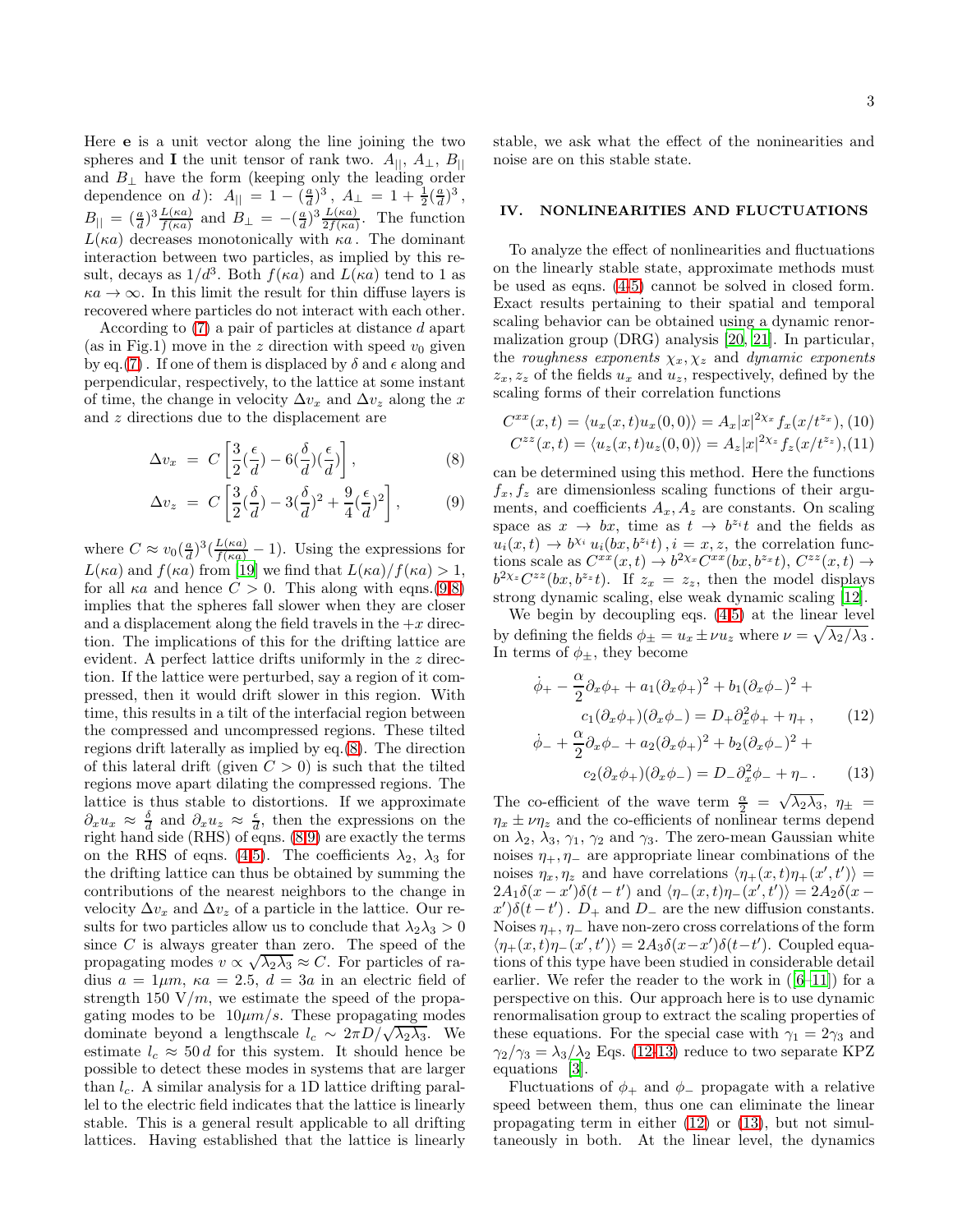

<span id="page-3-0"></span>FIG. 2: (color online). Log-log plot of equal-time correlators  $\hat{C}^{xx}(l,t = 0)$  and  $\hat{C}^{zz}(l,t = 0)$  versus spatial separation  $l$  (top) and (b) log-log plots of equal spacepoint time-dependent correlators  $C^{xx}(l=0,t)$  and  $C^{zz}(l=0,t)$ 0, t) (bottom) versus t. Slopes yield exponents  $\chi_x, \chi_z$  and  $\chi_x/z_x, \chi_z/z_z$ , respectively (see text).

of  $\phi_+$  and  $\phi_-$  are mutually decoupled. This implies  $\chi_{+} = 1/2 = \chi_{-}$  and  $z_{+} = 2 = z_{-}$ , for the roughness and dynamic exponents defined by the correlation functions for  $\phi_+$  and  $\phi_-$ , analogous to [\(10-11\)](#page-2-2). This implies  $\chi_x = 1/2 = \chi_z$  and  $z_x = 2 = z_z$  in the linear theory.

With the nonlinear terms, eqs. [\(12,13\)](#page-2-0), cannot be solved exactly and naive perturbative expansions in powers of the nonlinear coefficients yield diverging corrections in the long wavelength limit. In order to deal with these long wavelength divergences in a systematic manner, we employ perturbative one-loop Wilson momentum shell DRG [\[20](#page-9-12), [21\]](#page-9-13). This is implemented by first integrating out the dynamical fields  $\phi_{\pm}(\mathbf{q}, \omega)$  with wavevector  $\Lambda/b < q < \Lambda, b > 1$ , perturbatively up to the one-loop order using  $(12-13)$ .  $\Lambda$  is the wave vector upper cut-off. We then rescale wavevectors by  $q' = bq$ , so that the upper cutoff is restored to  $\Lambda$ . The frequency  $\omega$  and the fields are also scaled appropriately [\[20](#page-9-12), [21\]](#page-9-13). The one-loop perturbation theory is constructed using the bare propagators and correlators of  $\phi_{\pm}$ . We work in the co-moving frame of  $\phi_+$  where the bare propagators (in Fourier space) are of the form  $G_0^+(k,\omega) = \frac{1}{D_+k^2+i\omega}$ and  $G_0^-(k,\omega) = \frac{1}{D-k^2+i(\omega-\alpha k)}$ , for  $\phi_+$  and  $\phi_-$  respectively. Thus, at linear order  $\phi_{+}(k,\omega) = G^{+}(k,\omega)\eta_{+}(k,\omega)$ and  $\phi_-(k,\omega) = G^-(k,\omega)\eta_-(k,\omega)$ . In a similar manner, correlators of  $\phi_{\pm}$  in the co-moving frame of  $\phi_{+}$  are defined as  $C_{\phi_+\phi_+}(k,\omega) = \frac{2A_1}{\omega^2 + D_+^2 k^4}$  and  $C_{\phi_-\phi_-}(k,\omega) =$  $\frac{2A_2}{(\omega-\alpha k)^2+D_-^2k^4}$ . Notice that since each of [\(12, 13\)](#page-2-0) can be reduced to the standard KPZ equation [\[5](#page-9-4)] upon setting appropriate coupling constants to zero, the lowest order perturbative corrections to  $D_{\pm}$ ,  $A_1$ ,  $A_2$ ,  $a_1$  and  $a_2$ can clearly be classified into two categories: (i) KPZ-



<span id="page-3-1"></span>FIG. 3: (color online). Log-log plots of  $C^{xx}$  (top) and  $C^{zz}$ (bottom) as functions of  $t/L^z$ , showing data collapse on to single curves after scaling.

type, which survive in the KPZ limit, and (ii) non-KPZ type, which vanish in that limit. The KPZ-type diagrams are formally identical to those in the pure KPZ problem [\[5\]](#page-9-4). The relevant one-loop Feynman diagrams are listed in the appendix. Retaining only the dominant contributions (all of which arise from the respective KPZtype diagrams), we find the corrections to be

$$
\tilde{A}_1 = A_1 \left[ 1 + \frac{a_1^2 A_1}{\pi D_+^3} \int_{\Lambda/b}^{\Lambda} \frac{1}{q^2} dq \right],
$$
\n(14)

$$
\tilde{A}_2 = A_2 \left[ 1 + \frac{A_1^2 a_2^2}{\pi A_2 D_1^3} \int_{\Lambda/b}^{\Lambda} \frac{1}{q^2} dq \right],\tag{15}
$$

$$
\tilde{D}_{+} = D_{+} \left[ 1 + \frac{A_{1}a_{1}^{2}}{\pi D_{+}^{3}} \int_{\Lambda/b}^{\Lambda} \frac{k^{2}}{q^{2}} dq \right], \qquad (16)
$$

$$
\tilde{D}_{-} = D_{-} \left[ 1 + \frac{A_{1} a_{2} c_{1}}{\pi 2 D_{+}^{2} D_{-}} \int_{\Lambda/b}^{\Lambda} \frac{k^{2}}{q^{2}} dq \right]. \tag{17}
$$

None of the vertices  $a_1$ ,  $b_1$ ,  $c_1$ ,  $a_2$ ,  $b_2$  and  $c_2$  receive any fluctuation corrections at the one-loop order [\[22\]](#page-9-15). Under scalings  $x \to bx$ ,  $t \to b^z t$ ,  $\phi_+ \to b^{x+} \phi_+$  and  $\phi_- \to b^{\chi_-} \phi_-,$  the parameters scale as  $A_1 \to b^{z-1-2\chi_+} A_1$ ,  $A_2 \to b^{z-1-2\chi_-} A_2, D_{\pm} \to b^{z-2} D_{\pm}.$  On rescaling the momentum cut off and taking the limit  $\delta l \rightarrow 0$ , we get the recursion relations

$$
\frac{dD_{+}}{dl} = D_{+}[z - 2 + g],\n\frac{dA_{1}}{dl} = A_{1}[z - 1 - 2\chi_{+} + g],\n\frac{dD_{-}}{dl} = D_{-}[z - 2 + \frac{1}{2}mnrg],\n\frac{dA_{2}}{dl} = A_{2}[z - 1 - 2\chi_{-} + pn^{2}g],
$$
\n(18)

where the coupling constant  $g \equiv \frac{A_1 a_1^2}{\pi D_1^3}$  and dimensionless constants  $m = \frac{D_{+}}{D_{-}}$  $\frac{D_+}{D_-}, p = \frac{A_1}{A_2}, n = \frac{a_2}{a_1}, \text{ and } r = \frac{c_1}{a_1}.$  The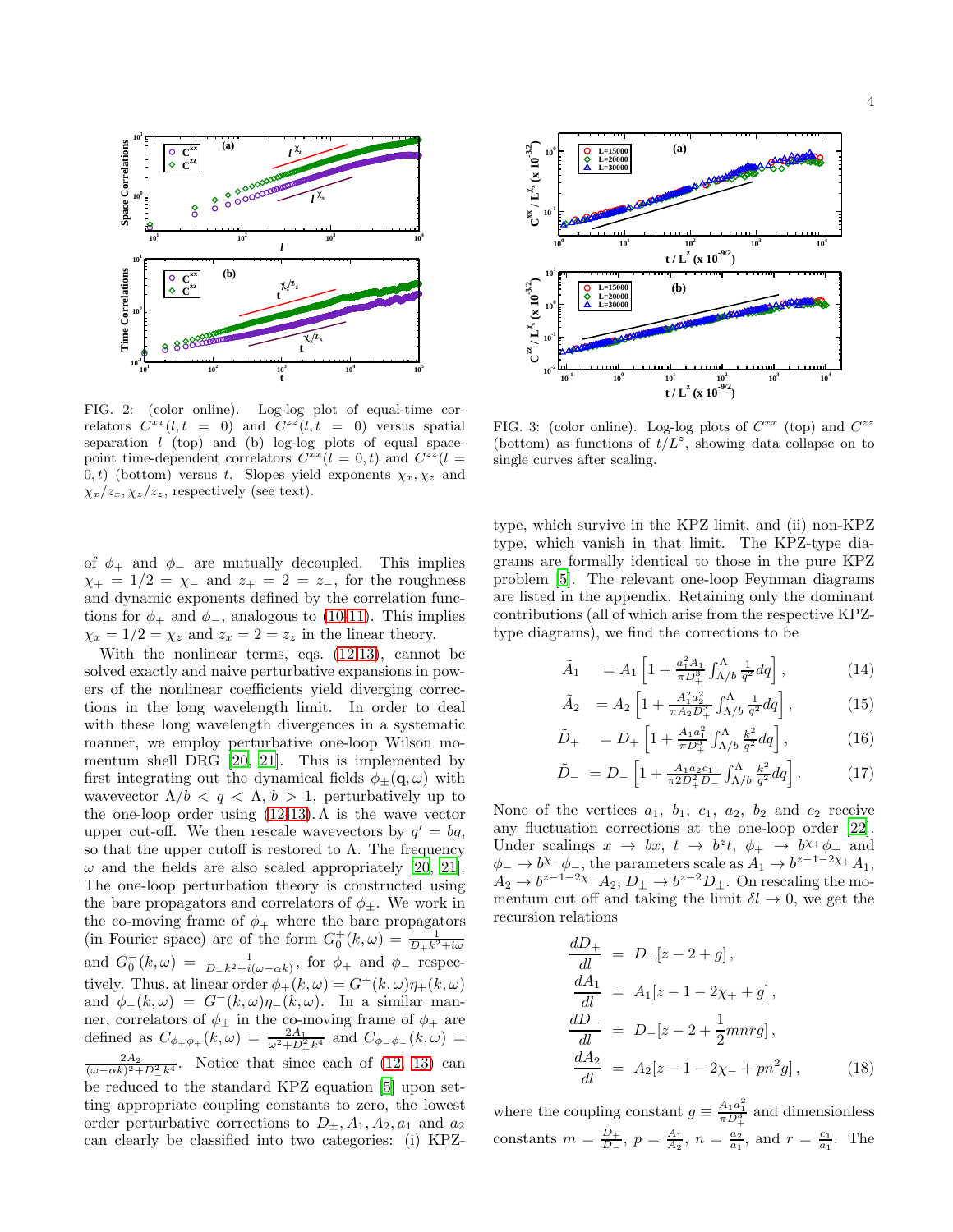renormalized coupling  $g$  then obeys

$$
\frac{dg}{dl} = g[-2g+1],
$$
\n(19)

giving the stable RG fixed point  $g^* = 1/2$ . The scaling exponents can be extracted from the equations  $\frac{dD_{+}}{dl}$  =  $\frac{dA_1}{dl} = \frac{dD_-}{dl} = \frac{dA_2}{dl} = 0$  at the RG fixed point. This gives  $z = 3/2$  and  $\chi_{+} = \chi_{-} = 1/2$ , which belong to the KPZ universality class. Strong dynamic scaling prevails as the dynamic exponents for both the fields  $\phi_+$  and  $\phi_$ are the same. Since  $u_x$  and  $u_z$  can be written as linear combinations of  $\phi_+$  and  $\phi_-,$  we have  $\chi_x = \chi_z = 1/2$  and  $z_x = z_z = 3/2$ . The presence of propagating modes here is crucial; they render the so-called non-KPZ nonlinearities irrelevant in the long wavelength limit so the model displays KPZ universality.

Having obtained the scaling exponents in the comoving frame of  $\phi_+$ , we now argue that the values of these exponents are the same in all reference frames connected by the Galilean transformation [\[22\]](#page-9-15). Consider the correlation function,  $C_+(x_1-x_2,t_1-t_2)$  =  $\langle \phi_+(x_1, t_1) \phi_+(x_2, t_2) \rangle$ : under a Galilean transformation,  $t_{1,2} \rightarrow t_{1,2}, x_{1,2} \rightarrow x_{1,2} + \nu t$ , where t is the time and v the Galilean boost.  $x_1 - x_2$  and  $t_1 - t_2$  are unchanged, hence so is  $C_{+}$ . The scaling exponents are thus the same in all frames connected by Galilean transformations.

The scaling behavior of the displacement fields  $u_x$ and  $u<sub>z</sub>$  can also be obtained numerically by integrat-ing eqs. [\(4,5\)](#page-1-1). The correlation functions  $C^{xx}(x,t)$  and  $C^{zz}(x,t)$  can be calculated from the solutions of these equations. The equations of motion for  $u_x$  and  $u_z$  are simulated with diffusion constants  $D_1 = D_2 = 1$ , wave velocities  $\lambda_2 = 0.1$ ,  $\lambda_3 = 0.2$ , co-efficients of nonlinear terms  $\gamma_1 = 1.0$ ,  $\gamma_2 = 2.0$  and  $\gamma_3 = 10.0$  and time step  $dt = 0.01$ . We simulate a system of  $2 \times 10^4$  particles. Loglog plots of  $C^{xx}(x,0)$  and  $C^{zz}(x,0)$  are shown in Fig. [2](#page-3-0) (top). We obtain  $\chi_x = 0.47 \pm 0.01$ ,  $\chi_z = 0.485 \pm 0.015$ . Similarly, the log-log plots of  $C^{xx}(0,t)$  and  $C^{zz}(0,t)$ shown in Fig. [2](#page-3-0) (bottom) yield  $z_x = 1.45 \pm 0.05$ ,  $z_z =$  $1.49 \pm 0.06$ , which are the same as the dynamic exponent for the KPZ universality class, within error bars. Our numerical results are thus in close agreement with the DRG results. Fig. [3](#page-3-1) shows the correlation functions for different system sizes L collapse on each other on scal-

ing t by  $L^z$  and correlations by  $L^{\chi_i}$ , for  $i = x, z$ . This clearly establishes universal scaling in the model. Technical details of our numerical studies can be found in the SM.

### V. CONCLUSIONS AND OUTLOOK

We have shown that a colloidal crystal drifting in an electric field is linearly stable, with long-wavelength lattice distortions propagating as waves. For particles of radius  $a = 1 \mu m$ ,  $\kappa a = 2.5$ ,  $d = 3a$  in an electric field of strength 150  $V/m$ , we estimate the speed of the propagating modes to be  $10 \mu m/s$ . Using renormalization group methods we establish that, in the drifting steady state, lattice distortions both transverse and longitudinal to the lattice, display strong dynamic scaling with dynamic exponent 3/2 and belongs to the KPZ universality class. A numerical analysis of the equations for the displacement fields confirm these results.

The notion of universality survives even for driven elastic media. However, unlike equilibrium, this universal behavior is controlled by the drive, displaying 1D KPZ scaling. While extending our analysis to higher dimensions may be nontrivial, we can comment that in higher (D>1) dimensions there should be 1 longitudinal and D-1 transverse modes. The presence of propagating waves should make the system anisotropic. Thus, it is unlikely that the fluctuations in higher dimensions belong to the KPZ universality class. We look forward to theoretical attempts in understanding the universal properties of the fluctuations at higher D and experimental tests of our predictions for propagating modes in drifting colloidal cyrstals.

#### Acknowledgments

We thank S. Ramaswamy for introducing the problem to us and sharing his insight into it. AB wishes to thank the Alexander von Humbolt Stiftung (Germany) for partial financial support under the Research Group Linkage Programme scheme (2016).

### Appendix A: Equations of motion and diagrammatic expansions

The equation of motion for  $\phi_{\pm}$  are

<span id="page-4-0"></span>
$$
\dot{\phi}_{+} - \frac{\alpha}{2}\partial_{x}\phi_{+} + a_{1}(\partial_{x}\phi_{+})^{2} + b_{1}(\partial_{x}\phi_{-})^{2} + c_{1}(\partial_{x}\phi_{+})(\partial_{x}\phi_{-}) = D_{+}\partial_{x}^{2}\phi_{+} + \eta_{+}
$$
(A1)

$$
\dot{\phi}_{-} + \frac{\alpha}{2}\partial_{x}\phi_{-} + a_{2}(\partial_{x}\phi_{+})^{2} + b_{2}(\partial_{x}\phi_{-})^{2} + c_{2}(\partial_{x}\phi_{+})(\partial_{x}\phi_{-}) = D_{-}\partial_{x}^{2}\phi_{-} + \eta_{-}.
$$
\n(A2)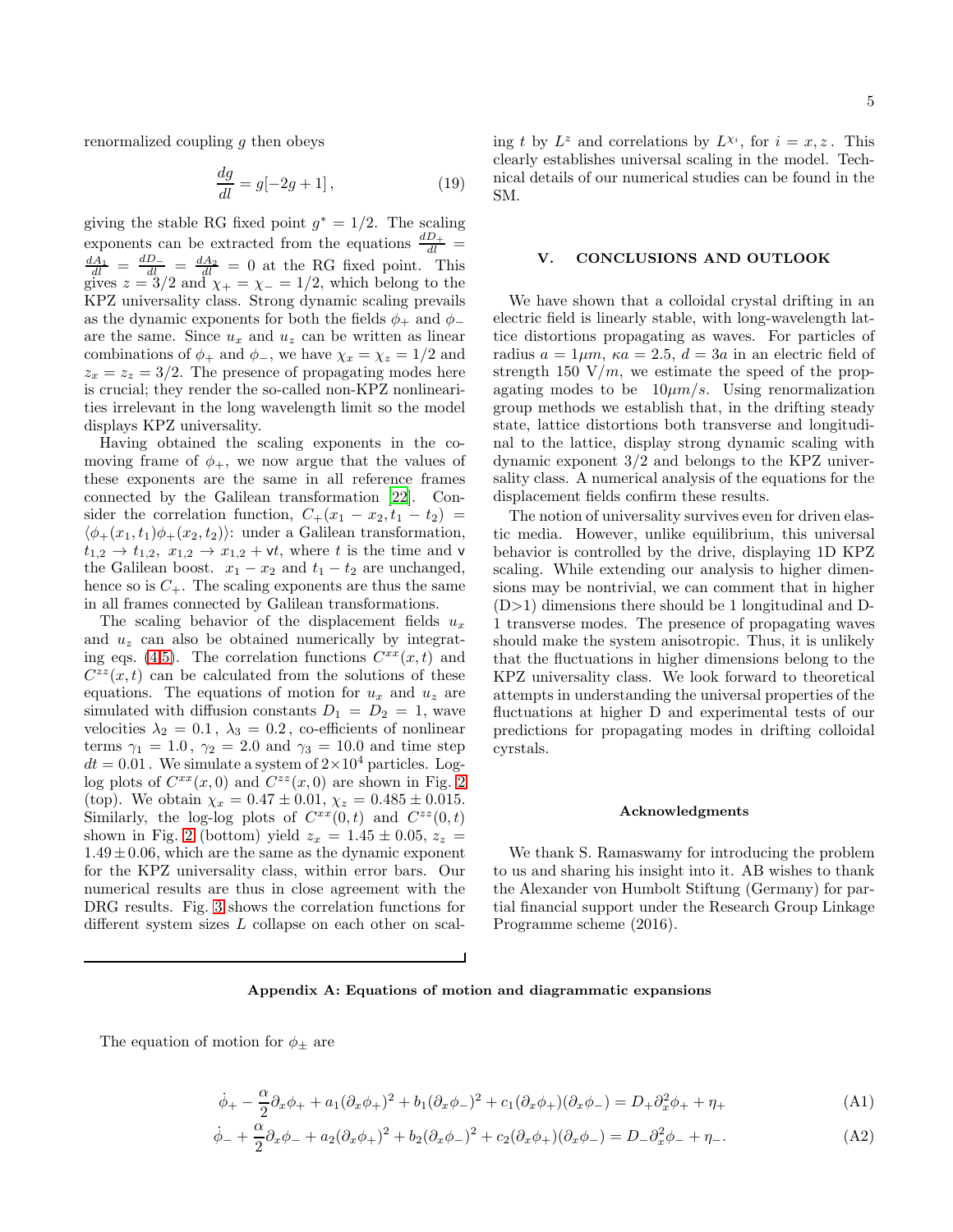where the co-efficient of wave term  $\frac{\alpha}{2} = \sqrt{\lambda_2 \lambda_3}$ , noises are  $\eta_{\pm} = f_x \pm \sqrt{\frac{\lambda_2}{\lambda_3}} f_z$  and other co-efficients are  $a_1 =$  $-\frac{(\gamma_1+\gamma_3)}{4}$  $\sqrt{\frac{\lambda_3}{\lambda_2}} - \frac{\gamma_2}{4} \sqrt{\frac{\lambda_2}{\lambda_3}}, b_1 = -\frac{(\gamma_3 - \gamma_1)}{4} \sqrt{\frac{\lambda_3}{\lambda_2}} - \frac{\gamma_2}{4} \sqrt{\frac{\lambda_2}{\lambda_3}}, c_1 = \frac{\gamma_3}{2} \sqrt{\frac{\lambda_3}{\lambda_2}} - \frac{\gamma_2}{2} \sqrt{\frac{\lambda_2}{\lambda_3}} \text{ and } a_2 = -b_1, b_2 = -a_1 \text{ and } c_2 = -c_1.$ In the special case with  $\gamma_1 = 2\gamma_3$  and  $\gamma_2/\gamma_3 = \lambda_3/\lambda_2$  Eqs. [\(A1-A2\)](#page-4-0) reduce to two separate KPZ equations [\[5](#page-9-4)].

 $G_0^+(k,\omega)$  and  $G_0^-(k,\omega)$  are the bare propagators for  $\phi_+$  and  $\phi_-$  respectively in the co-moving frame of  $\phi_+$  and have the form

$$
G_0^+(k,\omega) = \frac{1}{D_+k^2 + i\omega}, \qquad G_0^-(k,\omega) = \frac{1}{D_-k^2 + i(\omega - \alpha k)}.
$$
 (A3)

The correlators of  $\phi_{\pm}$  in the Fourier space are defined in the co-moving frame of  $\phi_{+}$  as

$$
C_{\phi+\phi+}(k,\omega) = \frac{2A_1}{\omega^2 + D_+^2 k^4}, \qquad C_{\phi-\phi-}(k,\omega) = \frac{2A_2}{(\omega - \alpha k)^2 + D_-^2 k^4}.
$$
 (A4)

Our perturbative Dynamic Renormalization Group (DRG) calculation may be represented diagrammatically [\[20](#page-9-12)]. The symbols, that we use are explained below.



FIG. 4: Diagrammatic representation of the propagators and noise for  $\phi_+$  and  $\phi_-$ . Perturbation expansion for the propagators  $G_{+}(k,\omega)$ ,  $G_{-}(k,\omega)$ . Contracted noise  $A_1$ ,  $A_2$ ,  $A_3$ .

### Appendix B: Propagator renormalization

There are four one-loop diagrams which contribute to the propagator renormalization of  $\phi_{\pm}$ . Fig. 2 shows the relevant diagrams for propagator renormalization for  $\phi_+$ . The renormalized propagator  $G^+(k,\omega)$  can be written as



FIG. 5: One-loop diagrams for propagator renormalization.

$$
G^+(k,\omega) = G_0^+(k,\omega) + T_1 + T_2 + T_3 + T_4
$$
\n(B1)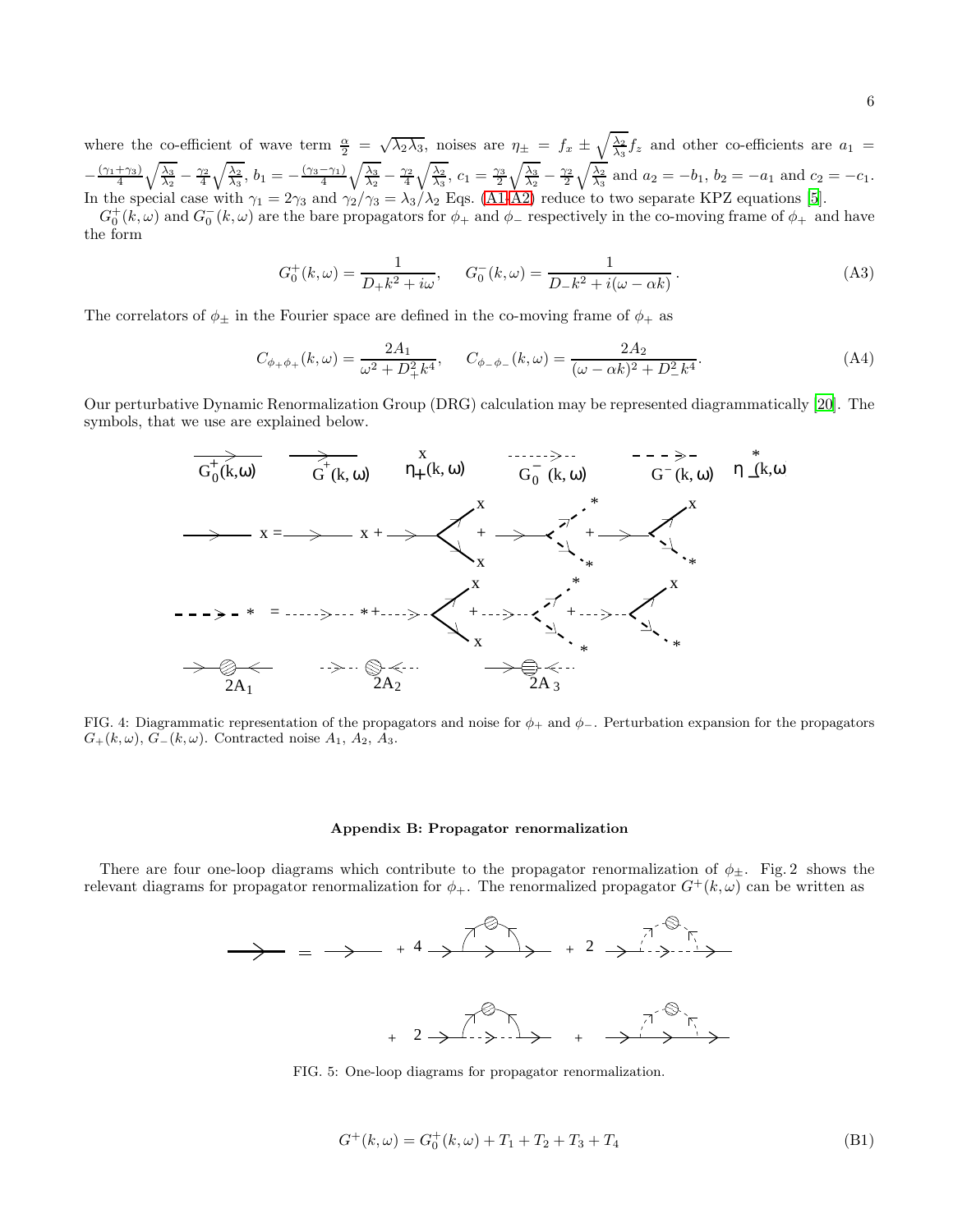where  $T_1$  and  $T_2$  contain contributions only from  $\phi_+$  and  $\phi_-$ , respectively, and  $T_3$ ,  $T_4$  are the contributions from both the fields. We calculate the individual contributions below.

$$
T_1 = \frac{8A_1a_1^2G_0^+(k,\omega)^2}{(2\pi)^2} \int dq \int_{-\infty}^{\infty} d\Omega [q(k-q)][-qk]G_0^+(q,\Omega)G_0^+(-q,-\Omega)G_0^+(k-q,\omega-\Omega)
$$
  
= 
$$
\frac{8A_1a_1^2G_0^+(k,\omega)^2}{(2\pi)^2} \int dq \int_{-\infty}^{\infty} d\Omega \frac{[q(k-q)][-qk]}{[D_q q^2 + i\Omega][D_q q^2 - i\Omega][D_+(k-q)^2 - i\Omega]}
$$
(B2)

After angular integration  $T_1$  behaves as  $\sim \int dq \frac{\pi k(k-q)}{D_+^2 [k^2 - 2kq + 2q^2]} \approx k^2 \int \frac{dq}{k^2 - 2kq + 2q^2} \sim k^2 I_a$  where  $I_a \sim \frac{1}{k}$ . This is the contribution that survives in the KPZ limit of the model equations. Next we calculate the contribution coming from the second diagram which scales as

$$
T_2 \approx \int dq \int_{-\infty}^{\infty} d\Omega [q(k-q)][-qk] G_0^-(q,\Omega) G_0^-(q,-\Omega) G_0^-(k-q,\omega-\Omega)
$$
  
\n
$$
\approx \int dq \int_{-\infty}^{\infty} \frac{d\Omega [q(k-q)][-qk]}{[D-q^2+i\Omega - i\alpha q][D-q^2 - i\Omega + i\alpha q][D_-(k-q)^2 - i\Omega - i\alpha(k-q)]}
$$
  
\n
$$
\approx \int dq \frac{\pi k(k-q)}{D_-[i\alpha k - D_-(k^2 - 2kq + 2q^2)]} \approx k^2 I_b,
$$
\n(B3)

where  $I_b \sim \frac{1}{\sqrt{2}}$  $\frac{1}{k}$ . Thus,  $T_1$  is more divergent compared to  $T_2$ . Third diagram has a contribution

$$
T_3 \approx \int dq \int_{-\infty}^{\infty} d\Omega \frac{[q(k-q)][-qk]}{[D_{+}q^{2} + i\Omega][D_{+}q^{2} - i\Omega][D_{-}(k-q)^{2} - i\Omega - i\alpha(k-q)]} \approx \int \frac{dq}{D_{-}q^{2} - D_{-}(k-q)^{2} + i\alpha(k-q)} \sim k^{2} I_c
$$
\n(B4)

where  $I_c \sim -\ln k$  and the contribution from the last diagram is  $T_4 \sim -k^2 \int \frac{dq}{[i\alpha q - D_q q^2 - D_+(k-q)^2]} = k^2 I_d$  with  $I_d \sim -\ln k^2$ . So,  $T_1$  is the most relevant diagram which gives the renormalized propagator for  $\phi_+$  of the form

$$
G^{+} = G_{0}^{+} - \frac{A_{1}a_{1}^{2}G_{0}^{+}(k,\omega)^{2}}{D_{+}^{2}\pi} \int_{\Lambda/b}^{\Lambda} \frac{k^{2}}{q^{2}}dq.
$$
 (B5)

Similarly, we find the renormalized propagator for  $\phi_-\$  and will be of the form

$$
G^{-} = G_0^{-} - \frac{A_1 a_2 c_1 G_0^{-} (k, \omega)^2}{2D_+^2 \pi} \int_{\Lambda/b}^{\Lambda} \frac{k^2}{q^2} dq.
$$
 (B6)

Notice that in the hydrodynamic limit  $k \to 0$ , the dominant corrections to both  $G_0^+$  and  $G_0^-$  are from the contributions that survive in the KPZ limit of the model. From the corrections to  $G_0^+$  and  $G_0^-$ , we obtain the fluctuation corrected diffusion constants:

$$
\tilde{D}_{+} = D_{+} \left[ 1 + \frac{A_{1}a_{1}^{2}}{\pi D_{+}^{3}} \int_{\Lambda/b}^{\Lambda} \frac{k^{2}}{q^{2}} dq \right]
$$
\n
$$
\tilde{D}_{-} = D_{-} \left[ 1 + \frac{A_{1}a_{2}c_{1}}{2\pi D_{+}^{2}D_{-}} \int_{\Lambda/b}^{\Lambda} \frac{k^{2}}{q^{2}} dq \right]
$$
\n(B7)

### Appendix C: Noise renormalization

Consider now the noise renormalization for  $\phi_+$  field. The corresponding one-loop corrections receive contributions from one diagram that survives in the KPZ limit and one that vanishes in the KPZ limit. The diagrammatic representation of the perturbation series for the noise renormalization of  $A_1$  is shown in figure below.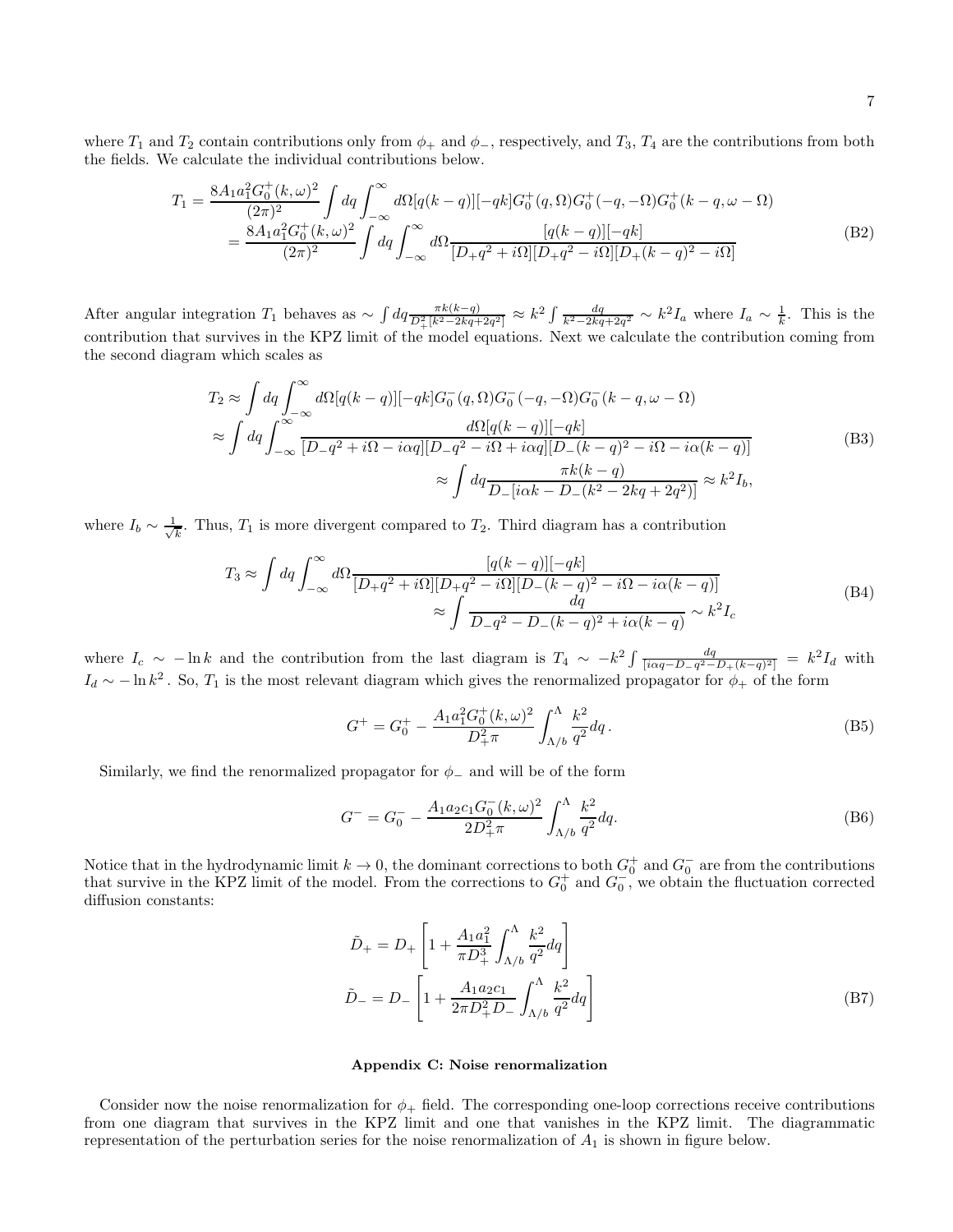

<span id="page-7-0"></span>FIG. 6: One-loop diagrams for the renormalization of  $A_1$ .

The first one is given by

$$
I_1 \sim \int_{\Lambda/b}^{\Lambda} dq \int_{-\infty}^{\infty} d\Omega \frac{q^2 (k-q)^2}{[\Omega^2 + D_+^2 q^4] [\Omega^2 + D_+^2 (k-q)^4]} \sim \int_{\Lambda/b}^{\Lambda} dq \frac{1}{k^2 + 2q^2 - 2kq} \sim \int_{\Lambda/b}^{\Lambda} \frac{dq}{q^2 + k^2/2}
$$
(C1)

that survives in the KPZ limit of the model. The additional contribution that vanishes in that limit is

$$
I_2 \sim \int_{\Lambda/b}^{\Lambda} dq \int_{-\infty}^{\infty} d\Omega \frac{q^2 (k-q)^2}{[(\Omega - \alpha q)^2 + D_-^2 q^4] [(\Omega + \alpha (k-q))^2 + D_-^2 (k-q)^4]} \sim \int_{\Lambda/b}^{\Lambda} dq \frac{k^2 - 2kq + 2q^2}{D_- k^2 \alpha^2 + (k^2 - 2kq + 2q^2)^2 D_-^3}.
$$
 (C2)

The first contribution,  $I_1$  is the dominant contribution in the thermodynamic limit  $k^2 \to 0$  and  $I_2$  is subleading. This may be understood as follows. Notice that the most significant (or the dominant) contribution to both  $I_1$  and  $I_2$  from the lower (i.e., small-q) limits of the integrals, which are controlled by  $k^2$ . Set  $q = 0$  in both the integrands in  $I_1$  and  $I_2$ : The respective integrands scale as  $\sim \frac{1}{k^2}$  and  $\sim \frac{k^2}{k^2+k_1^4}$ . For small enough  $k^2$ ,  $k^2 \gg k^4$ , yielding  $I_1 \gg I_2$  in the limit  $k \to 0$ , establishing the dominance of  $I_1$  over  $I_2$  in the limit  $k \to 0$ .

There are four more diagrams (see Fig. [6\)](#page-7-0) for noise correlations whose contributions are clearly subdominant to the contribution from  $I_1$  above. Thus, in the long wavelength limit,  $I_1$ , the contribution that is nonvanishing in the KPZ limit of the model, determines the fluctuation correction to  $A_1$ . We then have

$$
\tilde{A}_1 = A_1 + \frac{a_1^2 A_1^2}{\pi D_+^3} \int_{\Lambda/b}^{\Lambda} \frac{1}{q^2} dq,\tag{C3}
$$

Similarly, renormalized  $A_2$  will be

$$
\tilde{A}_2 = A_2 + \frac{A_1^2 a_2^2}{\pi D_+^3} \int_{\Lambda/b}^{\Lambda} \frac{1}{q^2} dq.
$$
\n(C4)

Again, the dominant contribution in the hydrodynamic limit is the contribution that survives in the KPZ limit of the model.

### Appendix D: Vertex renormalization

The diagrams that contribute to the vertex renormalization for  $a_1$  are shown Fig. [7.](#page-8-0) Renormalized vertex  $\tilde{a}_1$  =  $a_1(1+\Gamma_1+\Gamma_2+\Gamma_3)$  where  $\Gamma_1$ ,  $\Gamma_2$  and  $\Gamma_3$  are three different vertices as shown in the figure where  $\Gamma_1 = \frac{2a_1^2A_1}{\pi D_1^3} \int_{\Lambda/b}^{\Lambda} \frac{dq}{q^2}$ and  $\Gamma_2 = \Gamma_3 = -\frac{a_1^2 A_1}{\pi D_+^3} \int_{\Lambda/b}^{\Lambda}$  $\frac{dq}{q^2}$ . So  $\tilde{a}_1 = a_1$ . There are similar relevant diagrams for  $b_1$  renormalization which also give  $b_1 = b_1$ . Similarly, it can be shown that all the vertices  $a_1, b_1, c_1, a_2, b_2$  and  $c_2$  receive no fluctuation corrections that diverge in the limit  $k \to 0$ . We discard all the finite corrections in the spirit of DRG calculations.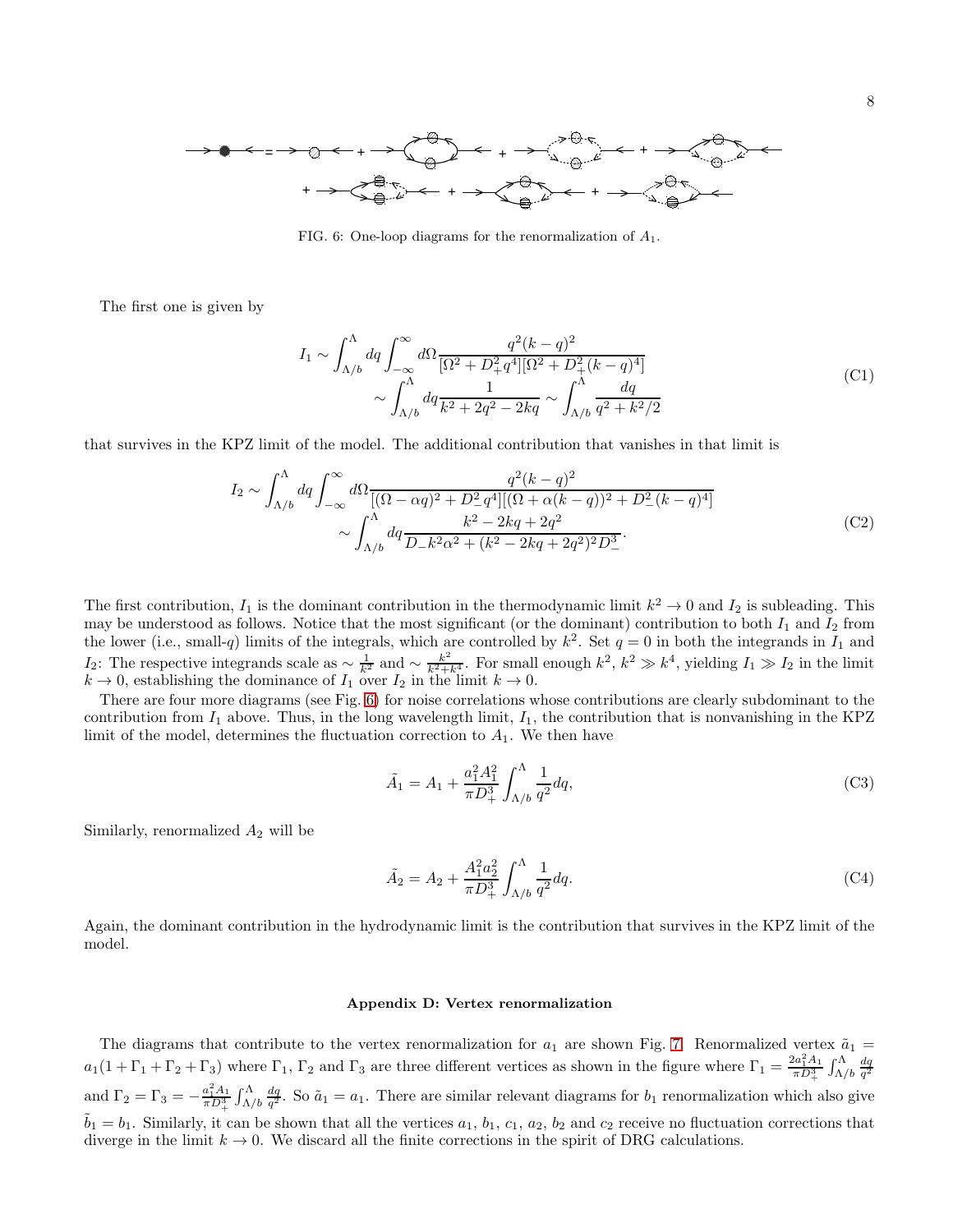

<span id="page-8-0"></span>FIG. 7: One-loop diagrams that contribute to the fluctuation-corrections to the vertex  $a_1$ .

#### Appendix E: Flow equations

Of the total momentum range  $0 < |q| < \Lambda$ , the high momenta components  $\Lambda e^{-\delta l} < |q| < \Lambda$  are integrated out and we rescale in such a way so that the momentum cut off remains same. Taking the limit  $\delta l \to 0$ , we get the recursion relations

$$
\frac{dD_{+}}{dl} = D_{+}[z - 2 + g] \n\frac{dA_{1}}{dl} = A_{1}[z - 1 - 2\chi_{+} + g] \n\frac{dD_{-}}{dl} = D_{-}[z - 2 + \frac{1}{2}mnrg] \n\frac{dA_{2}}{dl} = A_{2}[z - 1 - 2\chi_{-} + pn^{2}g]
$$
\n(E1)

where the coupling constant  $g \equiv \frac{A_1 a_1^2}{\pi D_1^3}$  and some dimensionless constants are  $m = \frac{D_+}{D_-}$  $\frac{D_+}{D_-}, p = \frac{A_1}{A_2}, n = \frac{a_2}{a_1}, \text{ and } r = \frac{c_1}{a_1}.$ The coupling constant has a flow equation  $\frac{dg}{dl} = g[-2g+1]$  which gives the stable RG fixed point  $g^* = 1/2$ . Those dimensionless constants  $m, p, n$  and r have the flow equations  $\frac{dm}{dl} = m[1 - \frac{1}{2}nrm]g$ ,  $\frac{dp}{dl} = p[2(\chi - \chi_{+}) + (1 - np^{2})g]$ ,  $\frac{dn}{dl} = n(\chi_+ - \chi_-)$  and  $\frac{dr}{dl} = r(\chi_- - \chi_+)$ . Under the scale transformations  $x \to bx$ ,  $t \to b^z t$ ,  $\phi_+ \to b^{\chi_+} \phi_+$  and  $\phi_{-} \to b^{\chi_{-}} \phi_{-}$ . To get the fixed points we should set the LHS of the flow equations equal to zero. Flow equations of m, p, n and r give  $n^*r^*m^* = 2$ ,  $p^*^2n^* = 1$  and  $\chi_+ = \chi_-$ . We use these relations and put  $\frac{dD_+}{dl_-} = \frac{dA_1}{dl_-} = \frac{dD_-}{dl_-} = \frac{dA_2}{dl_-} = 0$ which give the exponents  $z = 3/2$  and  $\chi_+ = \chi_- = 1/2$ , which belong to the KPZ universality class.

#### Appendix F: Numerical simulation

We numerically integrate Eqs.  $(2-3)$  in the main text, calculate the time-dependent correlation functions of  $u_x$  and  $u<sub>z</sub>$ , which yield the scaling exponents in the hydrodynamic limit, and compare with the DRG results. The discretized equations used for numerical simulation are as follows:

$$
u_x(x, t + \Delta t) = u_x(x, t) + \frac{\lambda_2}{2} \left[ u_z(x+1, t) - u_z(x-1, t) \right] dt + \frac{\gamma_1}{4} \left[ u_x(x+1, t) - u_x(x-1, t) \right]
$$

$$
\left[ u_z(x+1, t) - u_z(x-1, t) \right] dt + D_1 \left[ u_x(x+1, t) - 2u_x(x, t) + u_x(x-1, t) \right] dt + \sqrt{2N_1 dt} \zeta_1(x, t) \tag{F1}
$$

$$
u_z(x, t + \Delta t) = u_z(x, t) + \frac{\lambda_3}{2} \left[ u_x(x+1, t) - u_x(x-1, t) \right] dt + \frac{\gamma_2}{4} \left[ u_x(x+1, t) - u_x(x-1, t) \right]^2 dt + \frac{\gamma_3}{4} \left[ u_z(x+1, t) - u_z(x-1, t) \right]^2 dt + D_2 \left[ u_z(x+1, t) - 2u_z(x, t) + u_z(x-1, t) \right] dt + \sqrt{2N_2 dt} \zeta_2(x, t) \tag{F2}
$$

 $\zeta_1$  and  $\zeta_2$  are Gaussian random variables with zero mean and variances  $\sqrt{2N_1dt}, \sqrt{2N_2dt}$  respectively. In the simulation, random initial conditions were used with periodic boundary conditions.

Roughness exponents are defined by the spatial scaling of the equal-time correlators  $C^{xx}(l, 0) \sim l^{x}$  and  $C^{zz}(l, 0) \sim$  $l^{x_z}$  where  $l = |x' - x|$ . Growth exponent is defined through the correlation function with a time delay  $C^{xx}(0,t) \sim t^{\beta_x}$ and  $C^{zz}(0,t) \sim t^{\beta_z}$ . These two exponents define dynamic exponents:  $z_x = \chi_x/\beta_x$  and  $z_z = \chi_z/\beta_z$ . These correlation functions are shown in Fig. 2 of the main text.